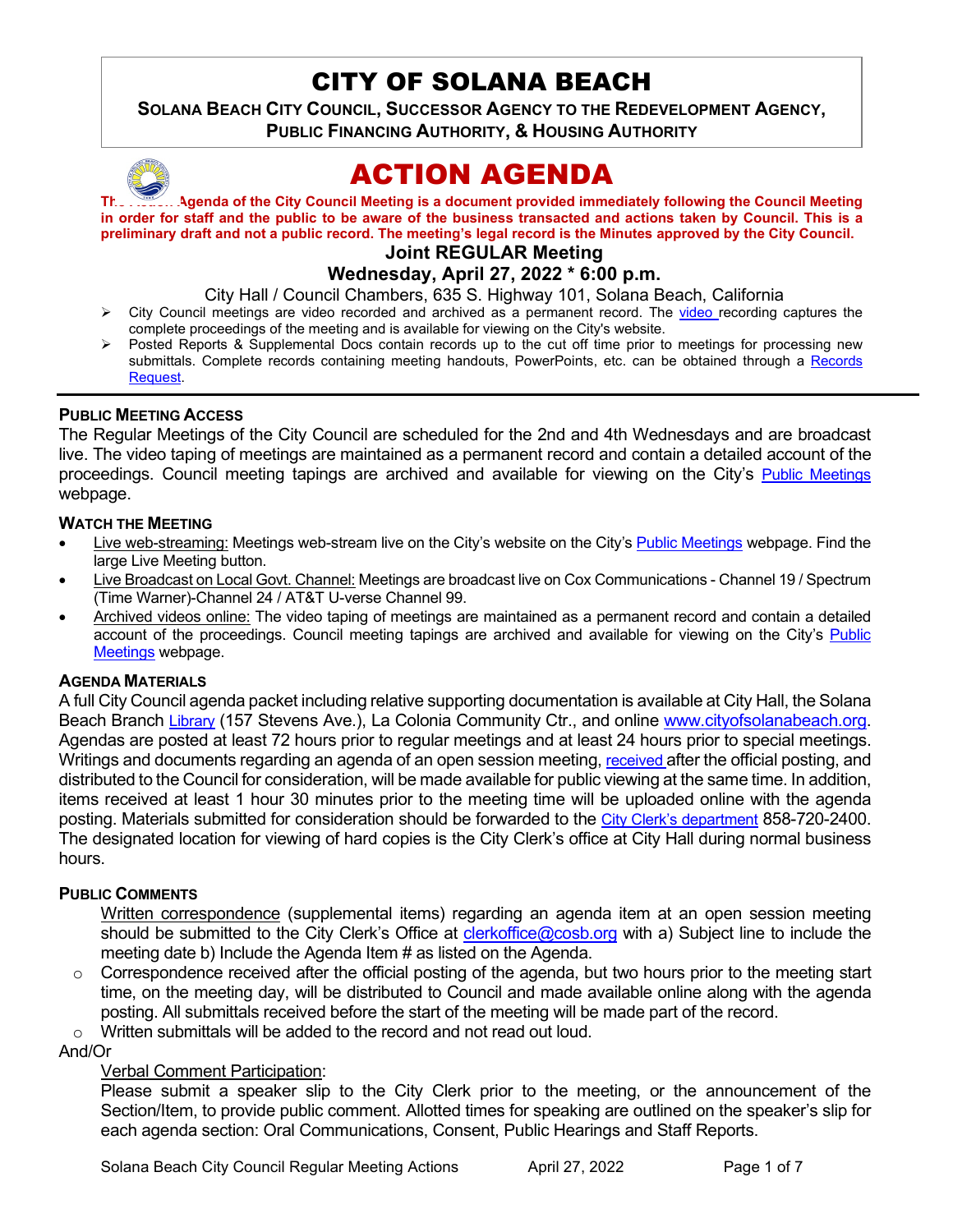Public speakers have 3 minutes each to speak on each topic. Time may be donated by another individual who is present at the meeting to allow an individual up to 6 minutes to speak. Group: Time may be donated by two individuals who are present at the meeting allowing an individual up to 10 minutes to speak. Group Hearings: For public hearings only, time may be donated by two individuals who are present at the meeting allowing an individual up to 15 minutes to speak.

#### **SPECIAL ASSISTANCE NEEDED**

In compliance with the Americans with Disabilities Act of 1990, persons with a disability may request an agenda in appropriate alternative formats as required by Section 202. Any person with a disability who requires a modification or accommodation in order to participate in a meeting should direct such request to the [City Clerk's](mailto:clerkadmin@cosb.org?subject=City%20Clerk%20Notice%20of%20Special%20Services%20Needed)  [office](mailto:clerkadmin@cosb.org?subject=City%20Clerk%20Notice%20of%20Special%20Services%20Needed) (858) 720-2400 at least 72 hours prior to the meeting.

> As a courtesy to all meeting attendees, please set cellular phones and pagers to silent mode and engage in conversations outside the Council Chambers.

| <b>CITY COUNCILMEMBERS</b>         |                |                              |
|------------------------------------|----------------|------------------------------|
| Lesa Heebner, Mayor                |                |                              |
| <b>Kelly Harless, Deputy Mayor</b> |                | David A. Zito, Councilmember |
| Jewel Edson, Councilmember         |                | Kristi Becker, Councilmember |
| Gregory Wade                       | Johanna Canlas | Angela Ivey                  |
| <b>City Manager</b>                | City Attorney  | <b>City Clerk</b>            |

#### SPEAKERS:

Please submit your speaker slip to the City Clerk prior to the meeting or the announcement of the Item. Allotted times for speaking are outlined on the speaker's slip for Oral Communications, Consent, Public Hearings and Staff Reports.

#### READING OF ORDINANCES AND RESOLUTIONS:

Pursuant to [Solana Beach Municipal Code](mailto:https://www.codepublishing.com/CA/SolanaBeach/) Section 2.04.460, at the time of introduction or adoption of an ordinance or adoption of a resolution, the same shall not be read in full unless after the reading of the title, further reading is requested by a member of the Council. If any Councilmember so requests, the ordinance or resolution shall be read in full. In the absence of such a request, this section shall constitute a waiver by the council of such reading.

### **CALL TO ORDER AND ROLL CALL:**

### **CLOSED SESSION REPORT:**

### **FLAG SALUTE:**

#### **APPROVAL OF AGENDA:**

#### **PROCLAMATIONS/CERTIFICATES:** *Ceremonial*

National Bike Month

#### **ORAL COMMUNICATIONS:**

Comments relating to items on this evening's agenda are taken at the time the items are heard. This portion of the agenda provides an opportunity for members of the public to address the City Council on items relating to City business and not appearing on today's agenda by submitting a speaker slip (located on the back table) to the City Clerk. Pursuant to the Brown Act, no action shall be taken by the City Council on public comment items. Council may refer items to the City Manager for placement on a future agenda. The maximum time allotted for each presentation is THREE MINUTES. No donations of time are permitted (SBMC 2.04.190). Please be aware of the timer light on the Council Dais.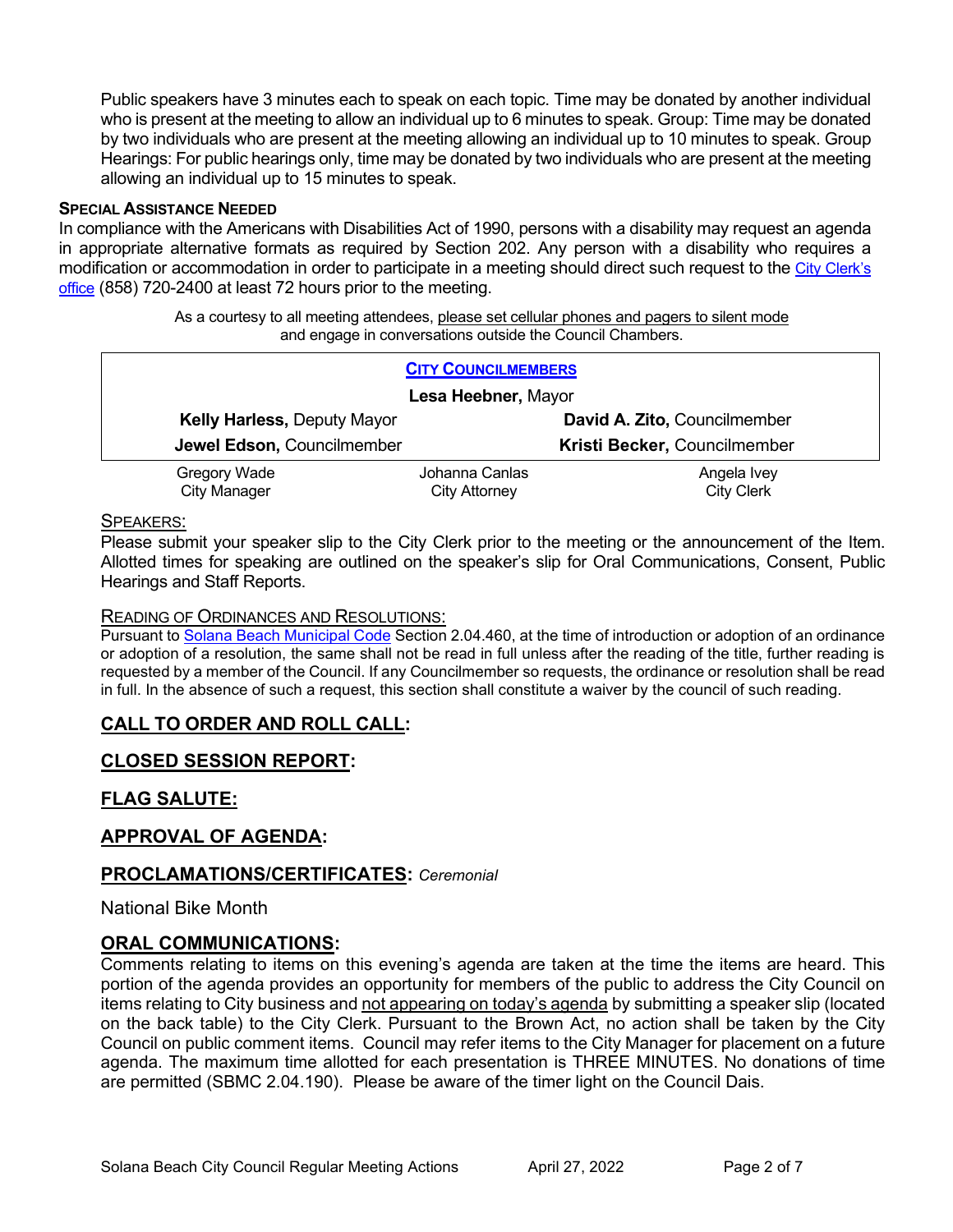# **COUNCIL COMMUNITY ANNOUNCEMENTS / COMMENTARY:**

*An opportunity for City Council to make brief announcements or report on their activities. These items are not agendized for official City business with no action or substantive discussion.* 

# **A. CONSENT CALENDAR:** (Action Items) (A.1. - A.5.)

Items listed on the Consent Calendar are to be acted in a single action of the City Council unless pulled for discussion. Any member of the public may address the City Council on an item of concern by submitting to the City Clerk a speaker slip (located on the back table) before the Consent Calendar is addressed. Those items removed from the Consent Calendar by a member of the Council will be trailed to the end of the agenda, while Consent Calendar items removed by the public will be heard immediately after approval of the Consent Calendar to hear the public speaker.

*All speakers should refer to the public comment section at the beginning of the agenda for details.* Please be aware of the timer light on the Council Dais.

# **A.1. Minutes of the City Council.**

Recommendation: That the City Council

1. Approve the Minutes of the City Council meetings held February 9, 2022 and March 2, 2022.

Approved Minutes [http://www.ci.solana-beach.ca.us/index.asp?SEC=F0F1200D-21C6-4A88-8AE1-](http://www.ci.solana-beach.ca.us/index.asp?SEC=F0F1200D-21C6-4A88-8AE1-0BC07C1A81A7&Type=B_BASIC) [0BC07C1A81A7&Type=B\\_BASIC](http://www.ci.solana-beach.ca.us/index.asp?SEC=F0F1200D-21C6-4A88-8AE1-0BC07C1A81A7&Type=B_BASIC)

# **COUNCIL ACTION: Approved 5/0**

### **A.2. Register Of Demands.** (File 0300-30)

Recommendation: That the City Council

1. Ratify the list of demands for March 26, 2022 – April 15, 2022.

[Item A.2. Report \(click here\)](https://solanabeach.govoffice3.com/vertical/Sites/%7B840804C2-F869-4904-9AE3-720581350CE7%7D/uploads/A.2._Report_-_4-27-22_-_O.pdf)

**Posted Reports & Supplemental Docs contain records up to the cut off time, prior to the start of the meeting, for processing new submittals.** *The final official record containing handouts, PowerPoints, etc. can be obtained through a Records Request to the City Clerk's Office.* **COUNCIL ACTION: Approved 5/0**

# **A.3. General Fund Adopted Budget for Fiscal Year 2021/2022 Changes.** (File 0330-30)

Recommendation: That the City Council

1. Receive the report listing changes made to the Fiscal Year 2021/2022 General Fund Adopted Budget.

[Item A.3. Report \(click here\)](https://solanabeach.govoffice3.com/vertical/Sites/%7B840804C2-F869-4904-9AE3-720581350CE7%7D/uploads/A.3._Report_-_4-27-22_-_O.pdf)

**Posted Reports & Supplemental Docs contain records up to the cut off time, prior to the start of the meeting, for processing new submittals.** *The final official record containing handouts, PowerPoints, etc. can be obtained through a Records Request to the City Clerk's Office.* **COUNCIL ACTION: Approved 5/0**

### **A.4. Quarterly Investment Report.** (File 0350-44)

Recommendation: That the City Council

1. Accepts and files the Cash and Investment Report for the quarter ended March 31, 2022.

[Item A.4. Report \(click here\)](https://solanabeach.govoffice3.com/vertical/Sites/%7B840804C2-F869-4904-9AE3-720581350CE7%7D/uploads/A.4._Report_-_4-27-22_-_O.pdf)

Posted Reports & Supplemental Docs contain records up to the cut off time, prior to the start of the meeting, for processing new submittals. *The final official record containing handouts, PowerPoints, etc. can be obtained through a Records Request to the City Clerk's Office.*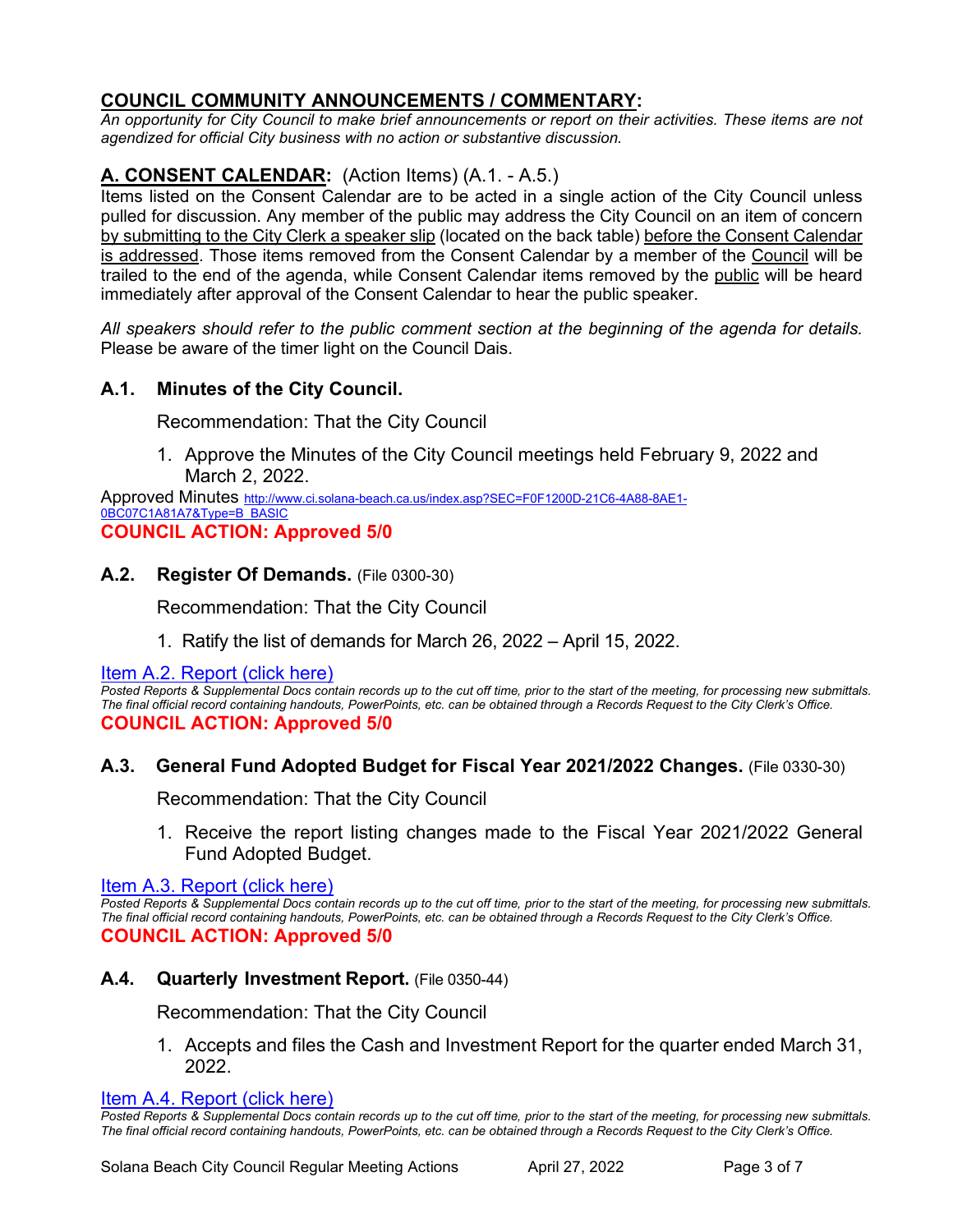# **COUNCIL ACTION: Approved 5/0**

### **A.5. Solid Waste Rate Review - Proposition 218 Notification.** (File 1030-15)

Recommendation: That the City Council

1. Adopt **Resolution 2022-037** setting the Solid Waste Rate Review Public Hearing protest vote for June 22, 2022.

#### [Item A.5. Report \(click here\)](https://solanabeach.govoffice3.com/vertical/Sites/%7B840804C2-F869-4904-9AE3-720581350CE7%7D/uploads/A.5._Report_-_4-27-22_-_O.pdf)

*Posted Reports & Supplemental Docs contain records up to the cut off time, prior to the start of the meeting, for processing new submittals. The final official record containing handouts, PowerPoints, etc. can be obtained through a Records Request to the City Clerk's Office.* **COUNCIL ACTION: Approved 5/0**

# **B. PUBLIC HEARINGS:** (B.1)

This portion of the agenda provides citizens an opportunity to express their views on a specific issue as required by law after proper noticing by submitting a speaker slip (located on the back table) to the City Clerk. After considering all of the evidence, including written materials and oral testimony, the City Council must make a decision supported by findings and the findings must be supported by substantial evidence in the record. An applicant or designee(s) for a private development/business project, for which the public hearing is being held, is allotted a total of fifteen minutes to speak, as per SBMC 2.04.210. A portion of the fifteen minutes may be saved to respond to those who speak in opposition. *All other speakers should refer to the public comment section at the beginning of the agenda for time allotment.* Please be aware of the timer light on the Council Dais.

### **B.1. Public Hearing: 1246 Highland Dr., Applicant: Brent & Leslie Stringer, Application: DRP21-005.** (File 0600-40)

The proposed project meets the minimum zoning requirements under the SBMC, may be found to be consistent with the General Plan and may be found, as conditioned, to meet the discretionary findings required as discussed in this report to approve a DRP. Therefore, Staff recommends that the City Council:

- 1. Conduct the Public Hearing: Open the Public Hearing, Report Council Disclosures, Receive Public Testimony, and Close the Public Hearing.
- 2. Find the project exempt from the California Environmental Quality Act pursuant to Section 15301 of the State CEQA Guidelines; and
- 3. If the City Council makes the requisite findings and approves the project, adopt **Resolution 2022-031** conditionally approving a DRP to construct a 721 square-foot addition to an existing split level, single-family residence with a detached 1,176 square-foot, two-story garage/storage building, and perform associated site improvements at 1246 Highland Drive, Solana Beach.

### [Item B.1. Report \(click here\)](https://solanabeach.govoffice3.com/vertical/Sites/%7B840804C2-F869-4904-9AE3-720581350CE7%7D/uploads/B.1._Report_-_4-27-22_-_O.pdf)

[Item B.1. Supplemental Docs \(updated 4-25-22 at 5:30pm\)](https://solanabeach.govoffice3.com/vertical/Sites/%7B840804C2-F869-4904-9AE3-720581350CE7%7D/uploads/B.1._Supp_Docs_(4-25)_-_O.pdf)

*Posted Reports & Supplemental Docs contain records up to the cut off time, prior to the start of the meeting, for processing new submittals. The final official record containing handouts, PowerPoints, etc. can be obtained through a Records Request to the City Clerk's Office.* **COUNCIL ACTION: Approved 4/1 (Noes: Zito) to approve with the condition of removing the main palm** (as seen in a picture submitted as B.1.a. and circled on the picture submitted by Mayor Heebner, for reference) **as well as all of the remaining bamboo.**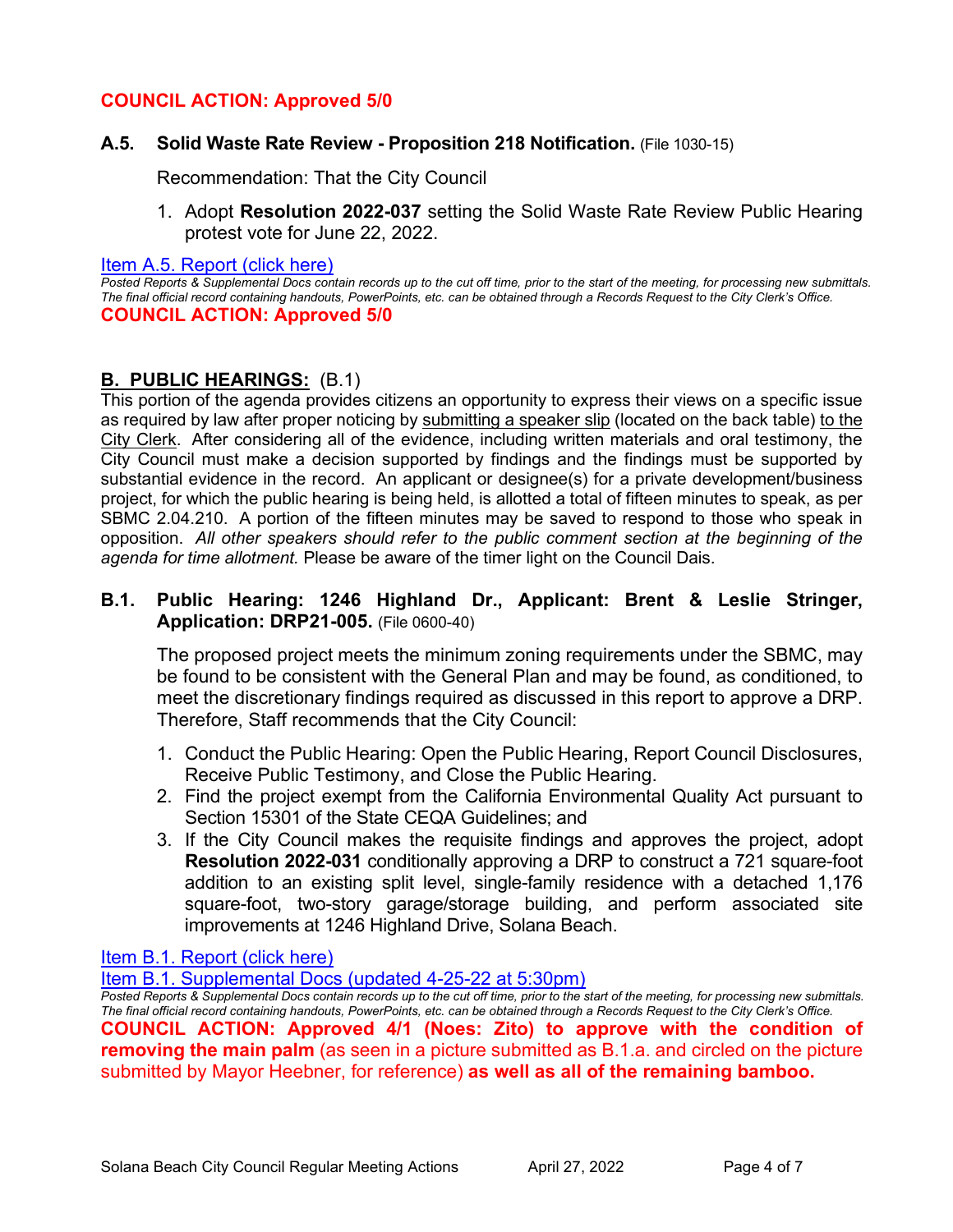# **C. STAFF REPORTS**: (C.1. – C.4.)

*Submit speaker slips to the City Clerk.*

*All speakers should refer to the public comment section at the beginning of the agenda for time allotments.* Please be aware of the timer light on the Council Dais.

# **C.1. Parks and Recreation Commission Appointment.** (File 0120-06)

Recommendation: That the City Council

1. Consider the applications submitted and appoint one (1) member to the Parks and Recreation Commission nominated/appointed by *Council-at-large* for a term ending [January 2024.](https://solanabeach.govoffice3.com/vertical/Sites/%7B840804C2-F869-4904-9AE3-720581350CE7%7D/uploads/C.1._Report_-_4-27-22_-_O.pdf) 

### [Item C.1. Report \(click here\)](https://solanabeach.govoffice3.com/vertical/Sites/%7B840804C2-F869-4904-9AE3-720581350CE7%7D/uploads/C.1._Report_-_4-27-22_-_O.pdf)

*Posted Reports & Supplemental Docs contain records up to the cut off time, prior to the start of the meeting, for processing new submittals. The final official record containing handouts, PowerPoints, etc. can be obtained through a Records Request to the City Clerk's Office.* **COUNCIL ACTION: Approved 5/0 to appoint Sarah Hill.**

### **C.2. Introduce (1st Reading) Ordinance 523 - Regulating the Use, Sale and Distribution of Balloons filled with Gas Lighter than Air.** (File 0220-70)

Recommendation: That the City Council

1. Introduce **Ordinance 523** amending Title 5 and adding Chapter 5.07 to the Solana Beach Municipal Code to address the Use, Sale and Distribution of Balloons Filled with Gas Lighter than Air.

### [Item C.2. Report \(click here\)](https://solanabeach.govoffice3.com/vertical/Sites/%7B840804C2-F869-4904-9AE3-720581350CE7%7D/uploads/C.2._Report_-_4-27-22_-_O.pdf)

[Item C.2. Supplemental Docs \(updated 4-27-22](https://solanabeach.govoffice3.com/vertical/Sites/%7B840804C2-F869-4904-9AE3-720581350CE7%7D/uploads/C.2._Supp_Docs_(4-27_415pm)_-_O.pdf) at 4:30pm)

*Posted Reports & Supplemental Docs contain records up to the cut off time, prior to the start of the meeting, for processing new submittals. The final official record containing handouts, PowerPoints, etc. can be obtained through a Records Request to the City Clerk's Office.* **COUNCIL ACTION: Approved 5/0**

**C.3. Adopt (2nd Reading) Ordinance 522 - Regulating Non-Serialized Untraceable Ghost Guns.** (File 0250-70)

Recommendation: That the City Council

1. Adopt **Ordinance 522** amending Chapter 7.20 and adding Chapter 7.20.040 to the Solana Beach Municipal Code to address non-serialized untraceable ghost guns.

[Item C.3. Report \(click here\)](https://solanabeach.govoffice3.com/vertical/Sites/%7B840804C2-F869-4904-9AE3-720581350CE7%7D/uploads/C.3._Report_-_4-27-22_-_O.pdf)

*Posted Reports & Supplemental Docs contain records up to the cut off time, prior to the start of the meeting, for processing new submittals. The final official record containing handouts, PowerPoints, etc. can be obtained through a Records Request to the City Clerk's Office.* **COUNCIL ACTION: Approved 5/0**

# **C.4. Introduce (1st Reading) Ordinance 516 – Electronic Filing of Campaign Statements.** (File 0430-50)

Recommendation: That the City Council

1. Introduce **Ordinance 516** related to electronic campaign statements, adding Section 2.24.085 Electronic Filing of Campaign Statements to the Solana Beach [Municipal Code.](https://solanabeach.govoffice3.com/vertical/Sites/%7B840804C2-F869-4904-9AE3-720581350CE7%7D/uploads/C.4._Report_-_4-27-22_-_O.pdf)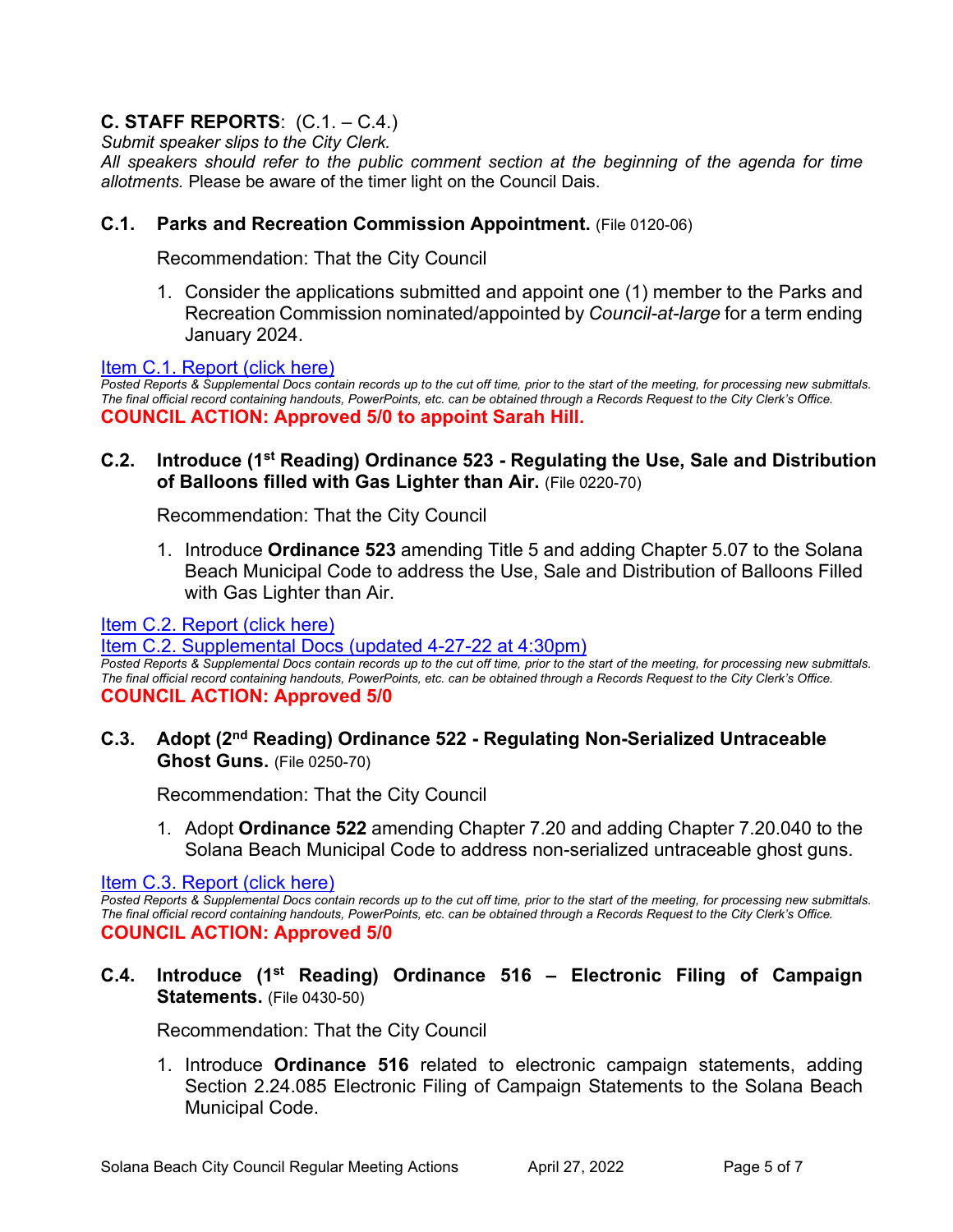### [Item C.4. Report \(click here\)](https://solanabeach.govoffice3.com/vertical/Sites/%7B840804C2-F869-4904-9AE3-720581350CE7%7D/uploads/C.4._Report_-_4-27-22_-_O.pdf)

*Posted Reports & Supplemental Docs contain records up to the cut off time, prior to the start of the meeting, for processing new submittals. The final official record containing handouts, PowerPoints, etc. can be obtained through a Records Request to the City Clerk's Office.*

#### **COUNCIL ACTION: Approved 5/0**

### **WORK PLAN COMMENTS:**

*Adopted June 23, 2021*

### **COMPENSATION & REIMBURSEMENT DISCLOSURE:**

GC: Article 2.3. Compensation: 53232.3. (a) Reimbursable expenses shall include, but not be limited to, meals, lodging, and travel. 53232.3 (d) Members of a legislative body shall provide brief reports on meetings attended at the expense of the local agency "*City*" at the next regular meeting of the legislative body.

### **COUNCIL COMMITTEE REPORTS:** [Council Committees](https://www.ci.solana-beach.ca.us/index.asp?SEC=584E1192-3850-46EA-B977-088AC3E81E0D&Type=B_BASIC)

#### **REGIONAL COMMITTEES: (outside agencies, appointed by this Council)**

- a. City Selection Committee (meets twice a year) Primary-Heebner, Alternate-Edson
- b. Clean Energy Alliance (CEA) JPA: Primary-Becker, Alternate-Zito
- c. County Service Area 17: Primary- Harless, Alternate-Edson
- d. Escondido Creek Watershed Authority: Becker /Staff (no alternate).
- e. League of Ca. Cities' San Diego County Executive Committee: Primary-Becker, Alternate- Harless. Subcommittees determined by its members.
- f. League of Ca. Cities' Local Legislative Committee: Primary-Harless, Alternate-Becker
- g. League of Ca. Cities' Coastal Cities Issues Group (CCIG): Primary-Becker, Alternate-**Harless**
- h. North County Dispatch JPA: Primary-Harless, Alternate-Becker
- i. North County Transit District: Primary-Edson, Alternate-Harless
- j. Regional Solid Waste Association (RSWA): Primary-Harless, Alternate-Zito
- k. SANDAG: Primary-Heebner, 1<sup>st</sup> Alternate-Zito, 2<sup>nd</sup> Alternate-Edson. Subcommittees determined by its members.
- l. SANDAG Shoreline Preservation Committee: Primary-Becker, Alternate-Zito
- m. San Dieguito River Valley JPA: Primary-Harless, Alternate-Becker
- n. San Elijo JPA: Primary-Zito, Primary-Becker, Alternate-City Manager
- o. 22<sup>nd</sup> Agricultural District Association Community Relations Committee: Primary-Edson, Primary-Heebner
- **STANDING COMMITTEES: (All Primary Members)** *(Permanent Committees)*
- a. Business Liaison Committee Zito, Edson.
- b. Fire Dept. Management Governance & Organizational Evaluation Harless, Edson
- c. Highway 101 / Cedros Ave. Development Committee Edson, Heebner
- d. Parks and Recreation Committee Zito, Harless
- e. Public Arts Committee Edson, Heebner
- f. School Relations Committee Becker, Harless
- g. Solana Beach-Del Mar Relations Committee Heebner, Edson

#### **CITIZEN COMMISSION(S)**

a. Climate Action Commission: Primary-Zito, Alternate-Becker

# **ADJOURN:**

# *Next Regularly Scheduled Meeting is May 11, 2022*

*Always refer to the City's website Event Calendar for updated schedule*